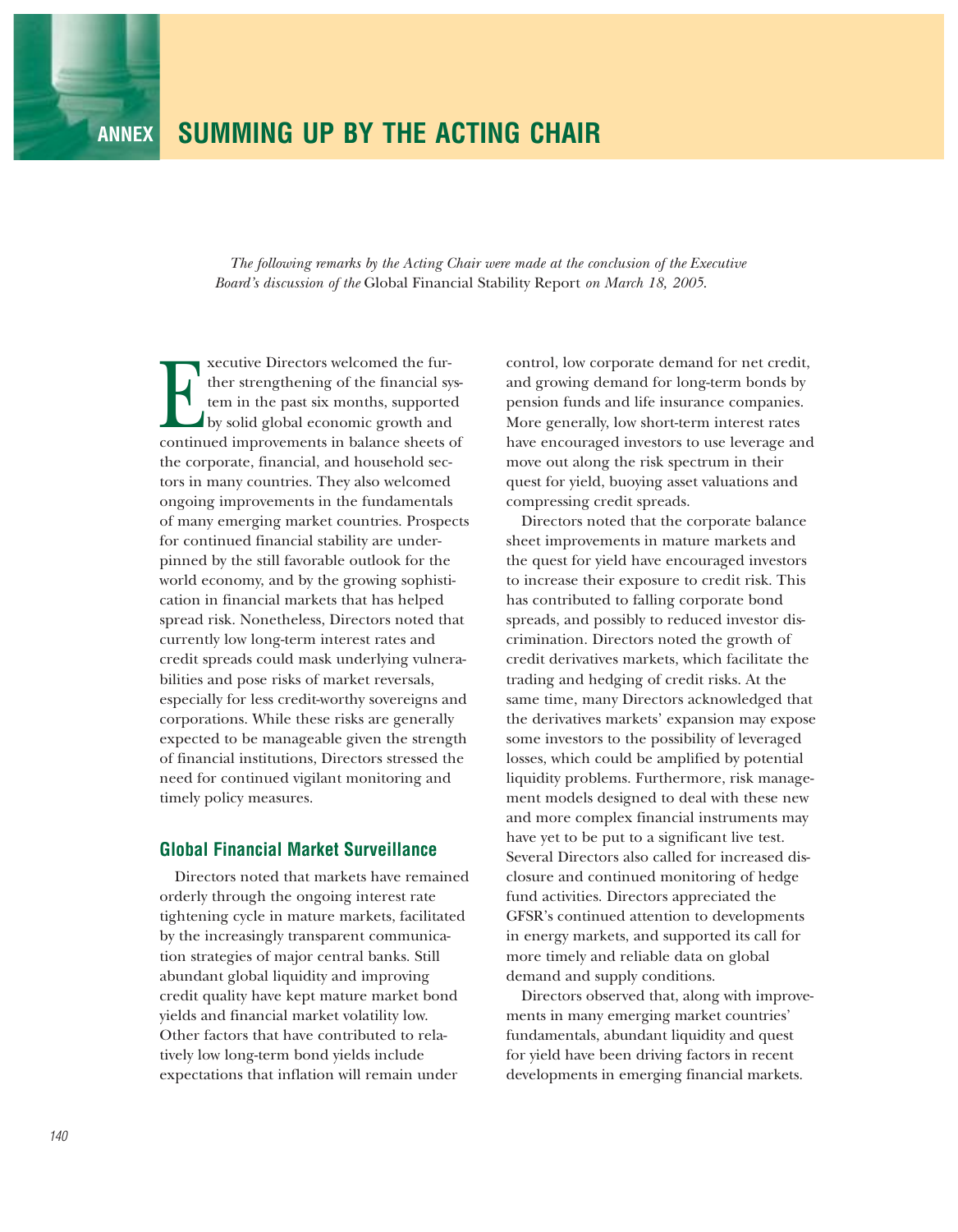Spreads on emerging market debt have narrowed to near record lows and investors' appetite for emerging market financial assets has grown considerably. Ongoing, healthy market developments include the expansion of the investor base for emerging markets to include a more diverse universe of long-term investors; the increasing diversification of investor portfolios into local emerging markets; the extension of local government yield curves in a number of countries; and the inclusion of more local currency sovereign bonds in major benchmark global bond indices.

Directors generally expected financing prospects for emerging markets to remain solid, underpinned by benign financial market conditions and further improvements in the credit quality of emerging market borrowers. Most emerging market sovereign borrowers have used this period well, undertaking substantial prefinancing of their external financing needs, conducting debt management operations to improve the resilience of their balance sheets, and, in a couple of instances, issuing local currency bonds in global markets. Directors also welcomed broad-based improvements in the financial health of the domestic banking sector in emerging market countries, while encouraging authorities to continue structural reforms aimed at increasing their resiliency to potential shocks.

Turning to risks in the current environment, Directors noted that the long period of high liquidity and low volatility may have led to a sense of complacency on the part of some investors, and that compression of inflation and risk premia leaves little room for error in terms of asset valuations. Against this backdrop, the risk that long-term market rates might rise abruptly requires continued vigilance. While no single event may trigger such a rise, most Directors highlighted concerns about the possibility of a combination or correlation of events, noting the potential risks of a disorderly adjustment of global imbalances, possibly associated with a diversification of

international investors away from dollar holdings, as well as the possibility of an unanticipated increase in inflation, particularly related to oil and other commodity prices.

Directors considered a number of steps to enhance global financial stability and mitigate potential risks. In particular, they reiterated their call for cooperative efforts and credible policy measures to enhance the market's confidence that global imbalances will be reduced in an orderly manner. At a microeconomic level, supervisors and regulators should be vigilant to the risk profile of financial intermediaries, and their exposure to abrupt market price shocks. Emerging market country authorities should continue to adopt prudent macroeconomic policies that reduce financing needs, while taking advantage of the current benign conditions to fulfill their external financing requirements, improve the structure of their debt, and press ahead with efforts to develop local financial markets. In addition, structural reforms to enhance growth prospects remain a critical avenue for reducing debt-to-GDP ratios to more manageable levels.

## **Household Balance Sheets**

Directors welcomed the staff's study on the changing risk profile of the household sector resulting from the transfer, reallocation, and improved management of financial risks by banks, insurance companies, and pension funds. While households always have been the ultimate bearers of financial risks, through a variety of channels, these risks traditionally have been intermediated by governments and private financial and nonfinancial institutions. Directors supported the view that policies designed to improve the financial stability of systemically or otherwise important institutions should also consider the consequent flow of risks to households and their ability to absorb or manage such risks.

Directors observed that trends in the evolution of household balance sheets in different jurisdictions have benefited households in var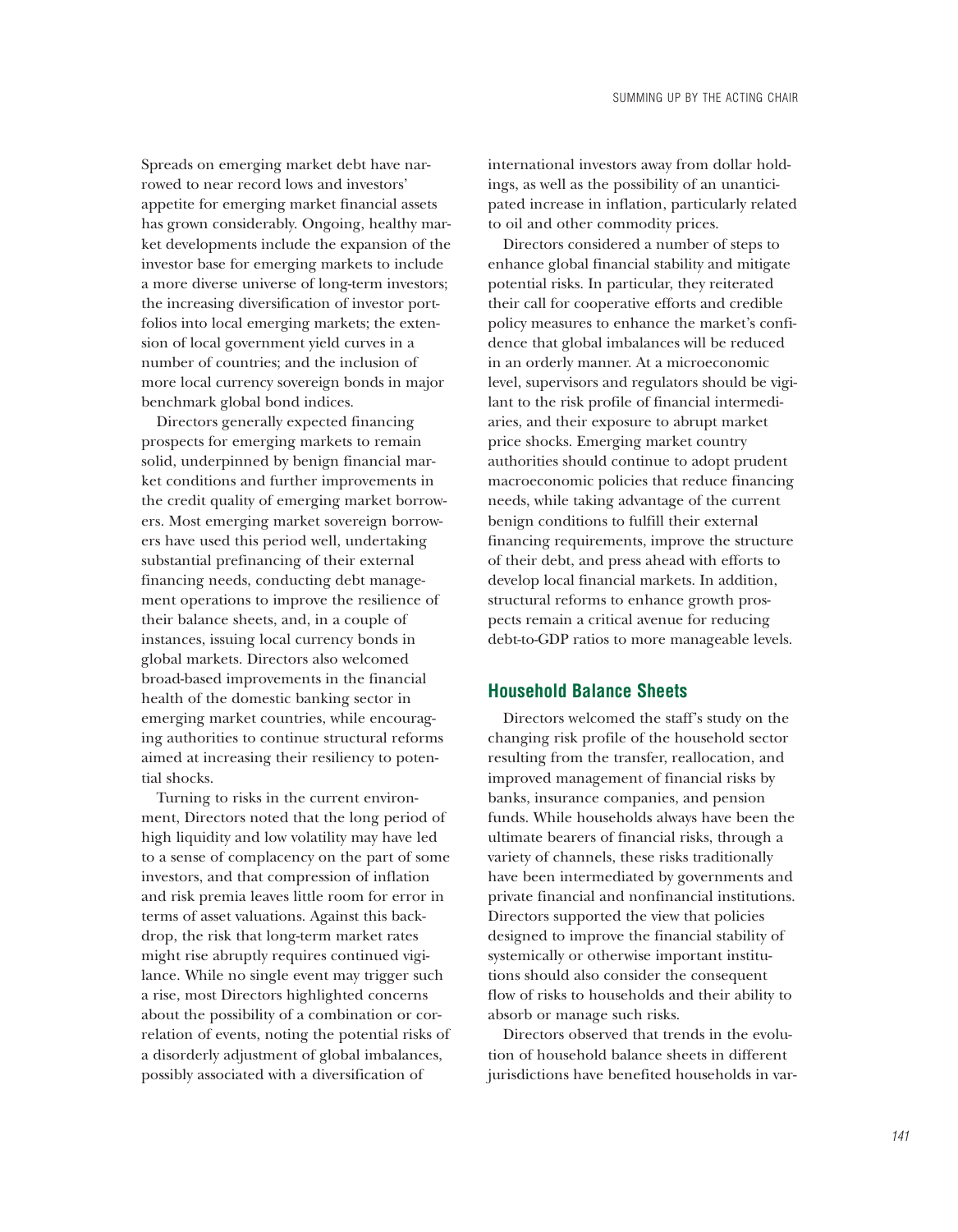ious ways, including through a significant growth in net worth relative to income, boosted by capital gains. At the same time, the shift away from bank and savings deposits to more market-sensitive assets has also exposed them to greater market risk. Directors considered that planned reforms of public and private retirement benefits may imply that households will have even more responsibility going forward in managing their financial affairs. Such reforms have brought benefits, such as the portability of defined contribution or hybrid pension plans. While they have reduced some risks, these reforms have also increased the direct exposure of households to investment and market risks, and possibly more challenging, longevity risk.

Directors observed that as more households rely primarily on defined contribution and other self-directed pension plans, there may be scope for incentives to educate households, and thereby increase their ability to manage these risks and to obtain better financial advice. These measures could also include developing new instruments to help households realize more easily long-term savings and make resources available for retirement. Several Directors highlighted the role of consistent government policies, including stable tax policies, in encouraging long-term savings strategies. A crucial element of household saving and investment planning is the uncertainty of life expectancy, and the ability to convert long-term savings into a dependable income stream. Directors suggested, in this context, that the issuance of long-dated, index-linked, and longevity bonds could facilitate the management of longer-term investments and obligations and the supply of annuity products.

Directors generally saw a role for governments in developing communication strategies to inform households about their retirement challenges, and in coordinating with the private sector to provide financial education. They welcomed the initiatives undertaken by organizations such as the

OECD and several national authorities to foster the financial education of households. Directors noted the importance of increased efforts to improve the collection, timeliness, and comparability of data on the household sector for assessing the flow of financial risk through the financial system, and in particular the risk profile of households. More generally, they looked forward to keeping the systemic and policy implications of the flow of risks to households under review.

## **Corporate Finance in Emerging Markets**

Directors welcomed the detailed study on corporate finance in emerging markets. They observed that it is unclear whether the decline in domestic bank lending to corporations (outside China and India) is a result of reduced external financing needs or constraints on the sources of funding. Nevertheless, Directors called for continued efforts by emerging markets to improve their institutional frameworks to facilitate corporates' access to equity finance on appropriate terms. Directors saw a need to narrow gaps in the implementation and enforcement of widely accepted principles of corporate governance, disclosure and transparency, while recognizing the need to take into account country-specific legal and institutional circumstances as well as the stage of market development. Several Directors saw merit in integrating the analysis and discussion on corporate finance and bank disintermediation across mature and emerging markets, as common trends are likely in an integrated global economy.

Directors recognized the importance of assessing corporate sector financial fragilities, given the increased importance of corporates relative to sovereigns in international markets and the potential risks should market conditions become less benign. They underscored the desirability of an integrated approach to corporate sector vulnerability that would account for interactions between interest rate, foreign exchange and credit risks, as well as